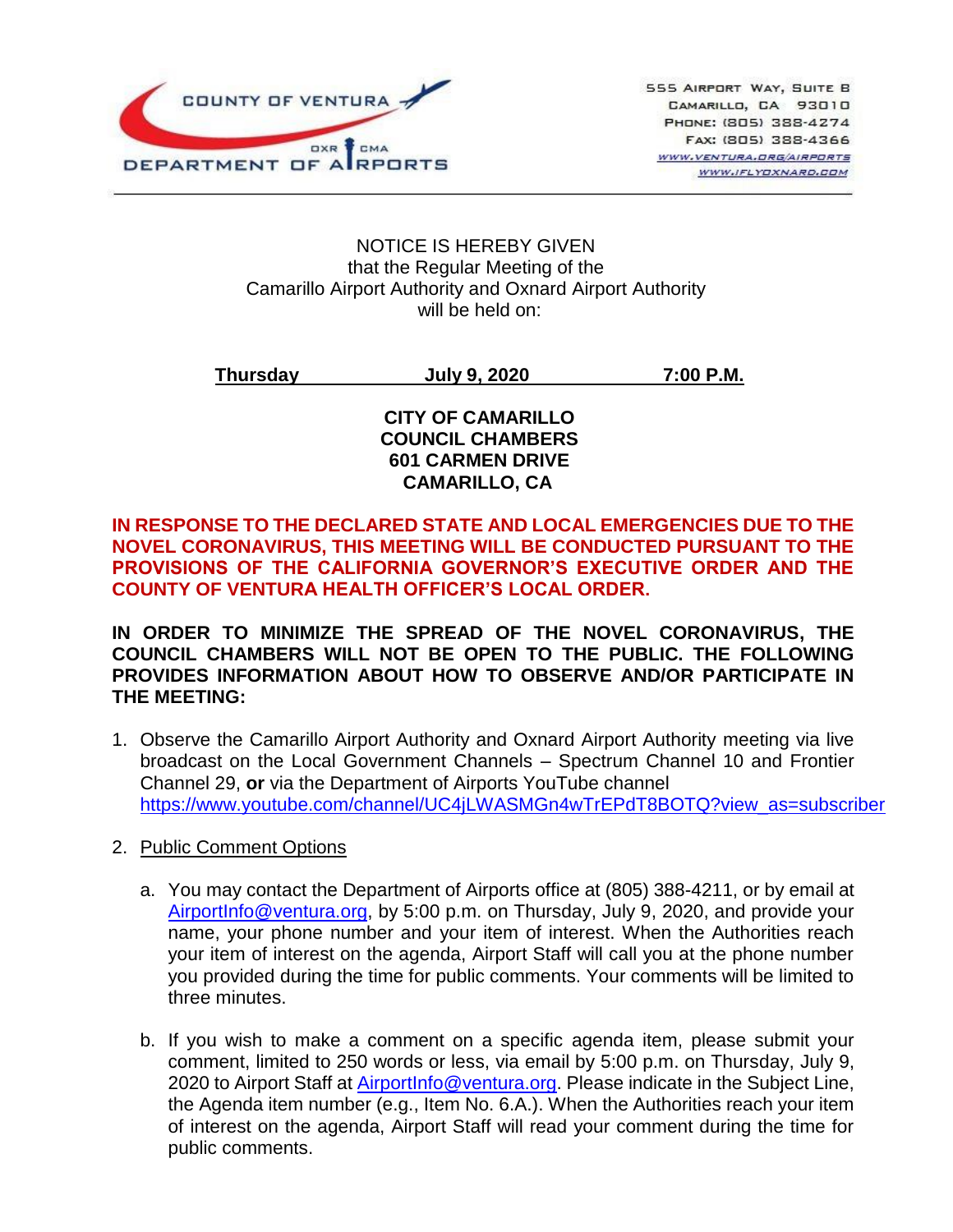c. If you are watching the live broadcast of the meeting and would like to make either a general public comment (Item 4) for airport related items not on the agenda or to comment on a specific agenda item as it is being heard, please submit your comment, limited to 250 words or less, via email to Airport Staff at [AirportInfo@ventura.org.](mailto:AirportInfo@ventura.org) Please indicate in the Subject Line, the Agenda item number (e.g., Item No. 6.A.). Every effort will be made to read your comment during the time for public comments when the Authorities reach your item of interest on the agenda.

### **AGENDA**

- **1. CALL to ORDER and PLEDGE of ALLEGIANCE**
- **2. ROLL CALL**
- **3. APPROVAL of MINUTES – June 11, 2020**
- **4. PUBLIC COMMENT PERIOD**
- **5. UNFINISHED BUSINESS – NONE**
- **6. NEW BUSINESS**

#### **CAMARILLO & OXNARD AIRPORT AUTHORITY**

**A. Subject: Authorization for the Director of Airports or Designee to Award Annual Consulting-Services Contracts for FY 2020-2021 and to Issue Work Orders Against These Contracts**

#### **Recommendations:**

Staff requests that your Commission/Authorities recommend that the Board of Supervisors ("Board"):

- 1. Authorize the Director of Airports, or his designee, to award annual consulting-services contracts for fiscal year 2020-2021 to the consultants listed in the Annual Consultant Services Contracts Summary (Exhibit 1) using a contract form negotiated in compliance with the County of Ventura Public Works Agency Project Processing Procedures Manual (an exemplar contract form is attached as Exhibit 2); and
- 2. Authorize the Director of Airports, or his designee, to issue work orders against such contracts for up to \$35,000 each project for planning of construction projects not yet approved by the Board, and for up to \$200,000 each work order for other services.

#### **OXNARD AIRPORT AUTHORITY**

**B. Subject: Authorization for the Director of Airports to Execute Federal Aviation Administration Reimbursable Agreement AJW-FN-WSA-09-0843 in the**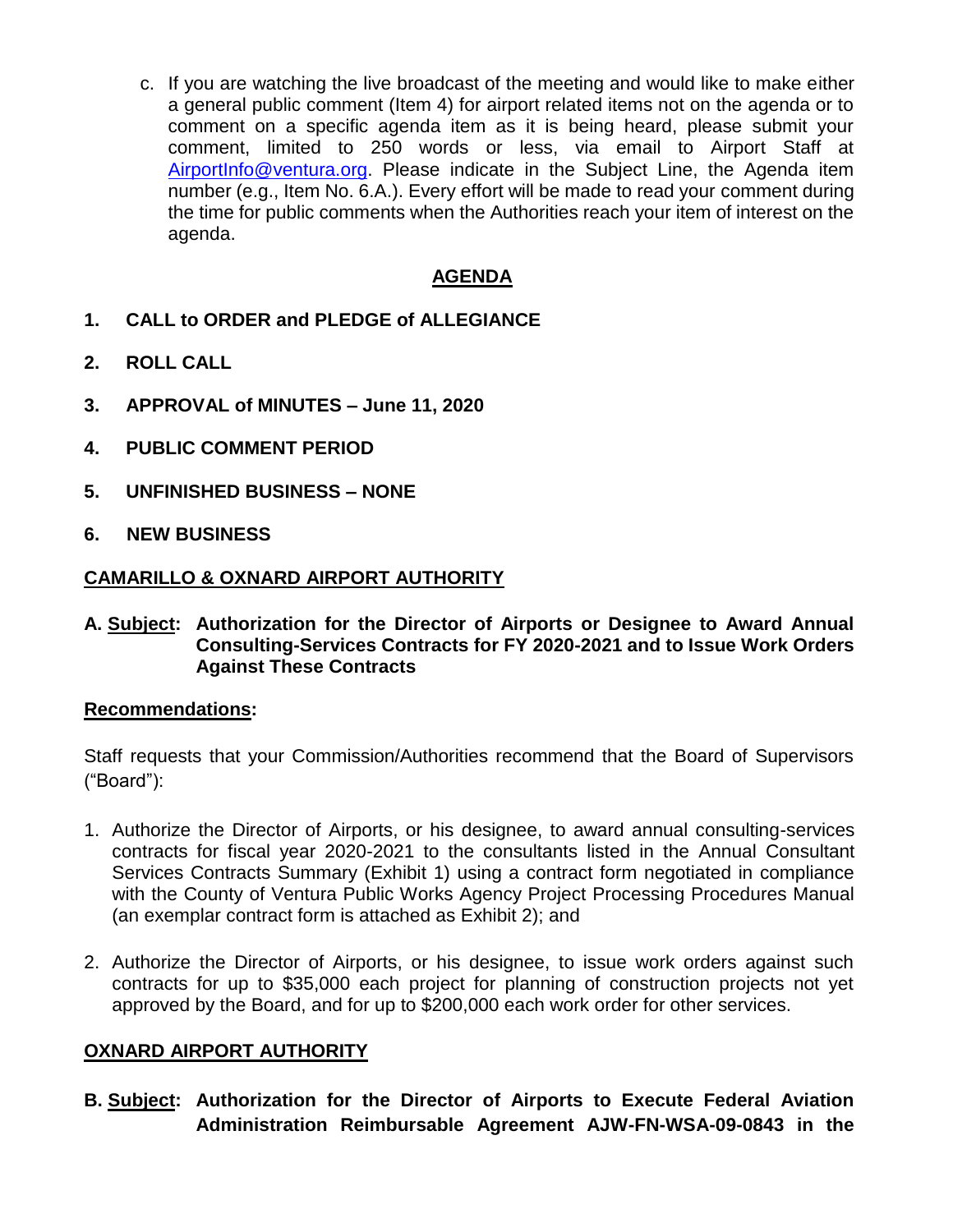# **Estimated Amount of \$300,000 for Oxnard Airport Improvements; and Authorization for County Counsel to Execute the Certificate of Sponsor's Attorney**

### **Recommendations:**

Staff requests that your Commission/Authority recommend that the Board of Supervisors ("Board"):

- 1. Authorize the Director of Airports to execute the Federal Aviation Administration ("FAA") Non-Federal Reimbursable Agreement AJW-FN-WSA-09-0843 ("FAA Agreement") in the estimated amount of \$300,000; and
- 2. Authorize County Counsel to execute the Certificate of Sponsor's Attorney, if required.
- **C. Subject: Approval of, and Authorization for the Director of Airports or His Designee to Execute, the Option Agreement for Real Estate Lease with Aspen Helicopters, Inc. for Approximately 1.3 Acres at the Oxnard Airport**

### **Recommendation:**

Staff requests that your Commission/Authority recommend that the Board of Supervisors ("Board"):

Approve, and authorize the Director of Airports or his designee, to execute the Option Agreement for Real Estate Lease (Exhibit 1) with Aspen Helicopters, Inc. (Aspen) for approximately 1.3 acres at the Oxnard Airport for potential development of a commercial hangar facility and associated vehicle and aircraft parking and taxiways.

# **7. DIRECTOR'S REPORT**

### **8. REPORTS**

Monthly Activity Report – May 2020 Monthly Noise Complaints – May 2020 Consultant Reports – May 2020 Airport Tenant Project Status – June 2020 Project Status – June 2020 Meeting Calendar

# **9. CORRESPONDENCE**

Letter dated June 23, 2020 from Ana Castro to Mark Sullivan re: Public Records Request dated June 16, 2020

### **10. MISCELLANEOUS**